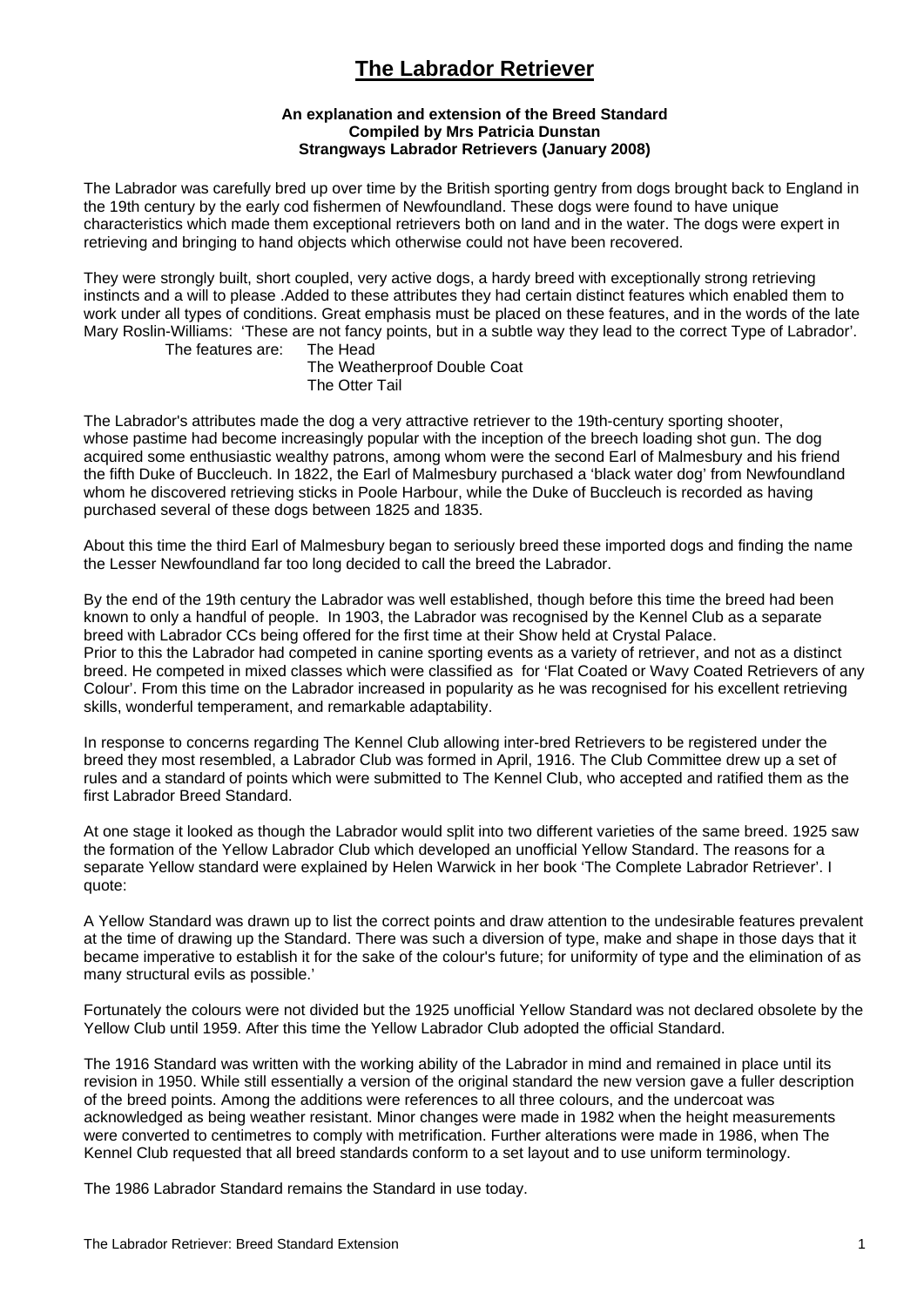### **General Appearance**



### **Strongly built, short coupled, very active, broad in skull, broad and deep through chest and ribs, broad and strong over loins and hindquarters.**

This description depicts a well balanced athletic dog whose conformation enables him to function as a retrieving gun dog, allowing him to stand four square and move freely over ground and through water. To do this he must be free from exaggeration and without any structural weaknesses. He should be substantial without being coarse, cloddy, or lumbering. Likewise he should not lack bone or be of whippety appearance. It must be remembered that he is an active working dog capable of carrying a heavy object gently while hurdling a fence, or retrieving a fallen bird from water. His broad skull indicates that he has good brain room and the intelligence to carry out his tasks.

### **Characteristics**

### **Good tempered, very agile. Excellent nose, soft mouth keen love of water. Adaptable, devoted companion.**

The true Labrador temperament is perhaps the Labrador's greatest asset, and is as important as his three most distinguishing physical features. His disposition is friendly to man and dog, kindly, out going, biddable and intelligent, and with an exceptional willingness to please and a highly developed retrieving instinct. When judging it must always be remembered that any aggressive behaviour towards humans or animals, or shyness in adult dogs should be severely penalised as this behaviour is not typical of the breed.

His 'excellent nose' refers to his highly developed sense of smell, invaluable in seeking fallen game. His mouth should be soft so that he will not injure the game he retrieves. However, neither of these characteristics or his love of water can be assessed while judging.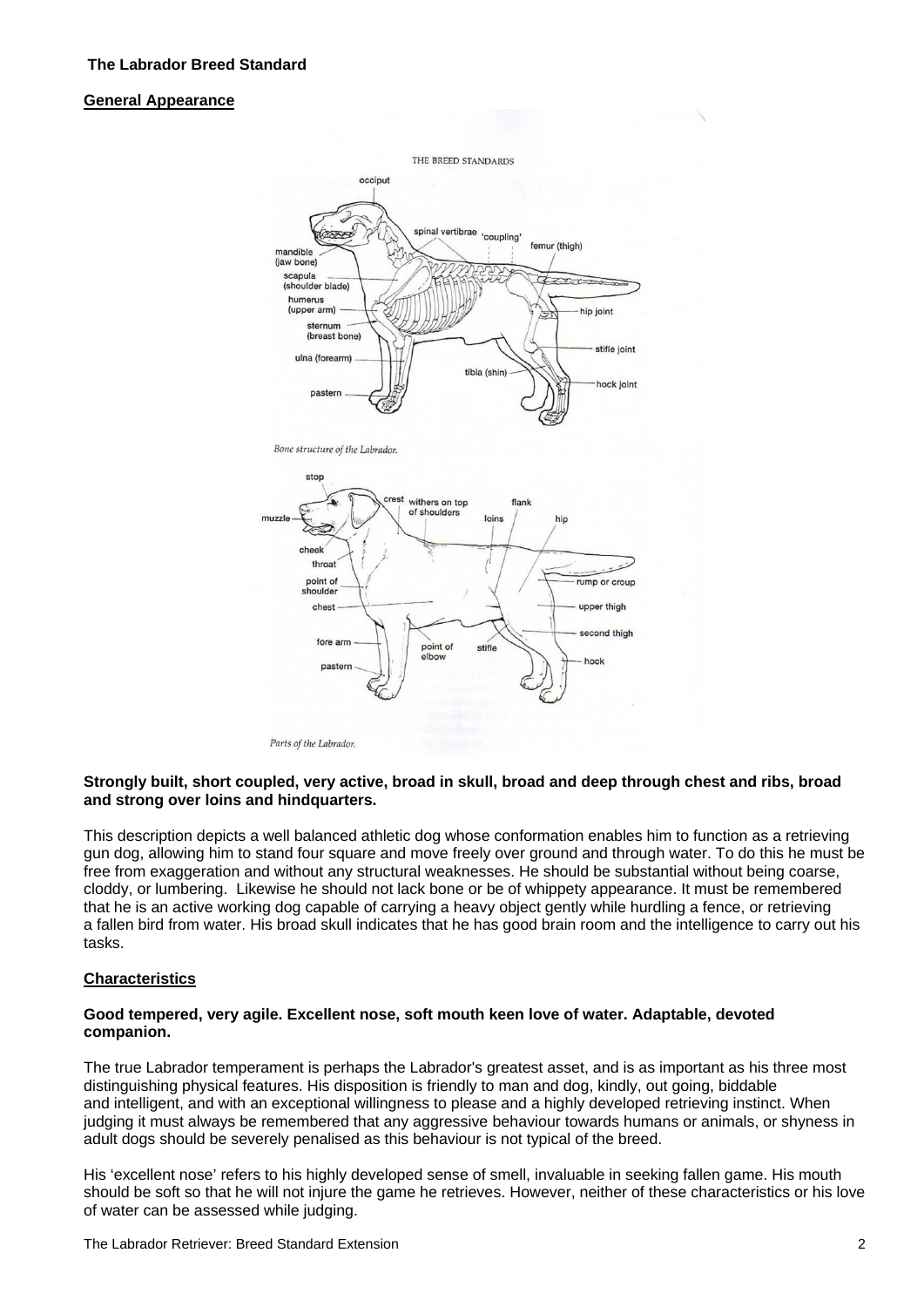he has adapted himself to take on the roles of Companion dog, Guide dog for the blind, Police and Customs dog, Army dog and much loved family pet. All these roles while still retaining and using the essential characteristics and physical features he was originally bred for. As time has passed the Labrador has evolved into a versatile dog of many talents. While still a brilliant retriever

# **Temperament**

### Intelligent, keen and biddable, with a strong will to please. Kindly nature, with no trace of aggression or **due shyness. un**

This is largely dealt with in the previous paragraph, and while the Standard covers the pertinent points it must always be remembered that the Labrador's temperament is paramount.

# **The Head and Skull**

### Broad with a defined stop. Clean cut without fleshy cheeks. Jaws of medium length, powerful, not snipy. **Nose wide, nostrils well developed**

In analysing the head it should be remembered that the Standard was drawn up by people who used the Labrador as a working dog. They required a head that could retrieve game without damage both on land and from water, and an expressive head with eyes that could depict the good nature and willingness of the dog.

looking directly at the head one should get an impression of kindness, gentleness, intelligence and quality, while the gender of the dog should be immediately recognisable. A bitch's head should be feminine but never weak, while dog's head should be distinctly masculine but not coarse or out of balance with the body. The head is one of the three defining features of the breed and a good head completes the picture of a typical Labrador. The head should be in balance with the overall dog, never gross and over done, or fine and snipy. On

stop, and the cheeks should be clean cut, flat and never fleshy. The medium length powerful muzzle, which is the pigment (known as Dudley's Pink) and poor pigment around the eyes, detracts from the overall expression of the indicates that the yellow dog in question carries the chocolate/liver gene and is a natural phenomenon. The The Skull should be broad but without exaggeration, allowing for ample brain room. There should be a distinct dog's retrieving instrument, should be neither long and narrow, or short and stubby, but have a square appearance. The straight nose bone finishes in a wide nose with well developed nostrils designed for excellent scenting capacity. Regarding the colour of the nose it is usually black in blacks and yellows, and brown/liver in chocolates. While it may fade during winter this is not serious. However a pink nose devoid of head and should be penalised. A liver nose and liver pigment is sometimes present on Yellows. This merely planes of the skull and nose bone should be parallel.

The Lips are well padded over the canine teeth and curve away gently towards the throat. They should not be squared off or pendulous.



*Above and below: classic Labrador heads*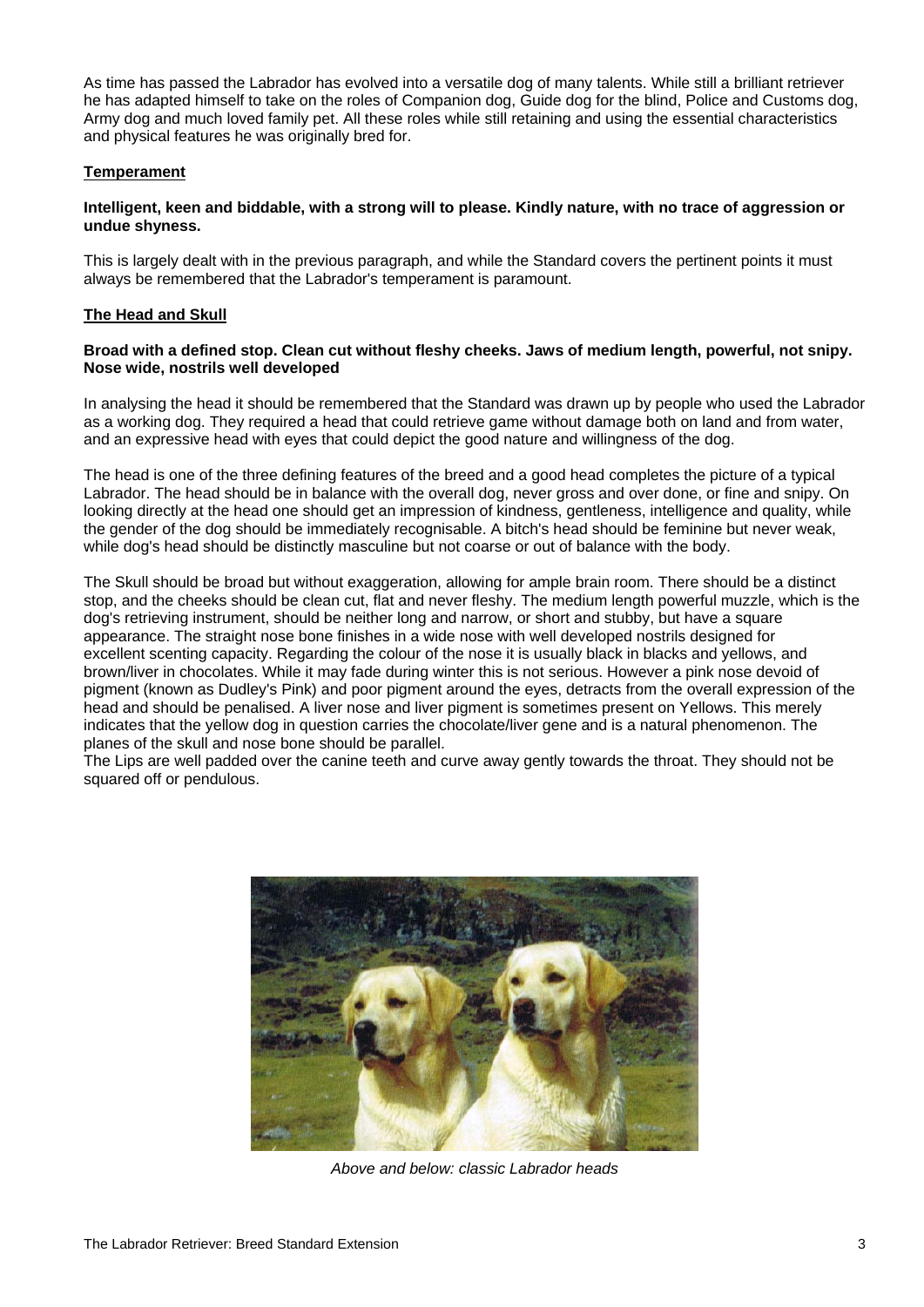



# **The Eyes**

### **Medium size, expressing intelligence and good temper, brown or hazel.**

The Eyes should emit the kind, good natured friendly and alert expression which is so much a hallmark of the breed. They should be set straight and fairly wide apart, and be almost diamond shaped. The eyes should not be protruding or be deeply set as they may be damaged while working in cover. The colour is brown or hazel. Eyes that are too dark or too light are not desirable as they give a harsh expression which is not typical.

# **The Ears**

### **Not too large or heavy, hanging close to the head and set rather far back.**

A medium sized ear correctly set with a flap of medium thickness gives protection to the ear and balance to the head. The ear should hang moderately close to the head, be set rather far back, and somewhat low on the skull. The shape is triangular. Heavy ears set too low give a houndy look, while small high set ears give a terrier look. Both these types of ears are undesirable and give a foreign expression to the head.

# **The Mouth**

### **Jaws and teeth strong with a perfect regular and complete scissor bite, ie, Upper teeth closely overlapping lower teeth and set square to the jaws.**

The strong jaws with strong regular teeth and scissor bite, enable the Labrador to hold retrieved objects safely, easily, and without damage. Full dentition is desirable.

### **The Neck**

### **Clean, strong, powerful, set well into the shoulders.**

The neck should be of a proper length to allow the dog to retrieve easily. It should be muscular, free from throatiness and should have a moderate arch. It should flow freely into a long sloping well laid shoulder. Both a 'ewe' neck and a short thick neck are incorrect.

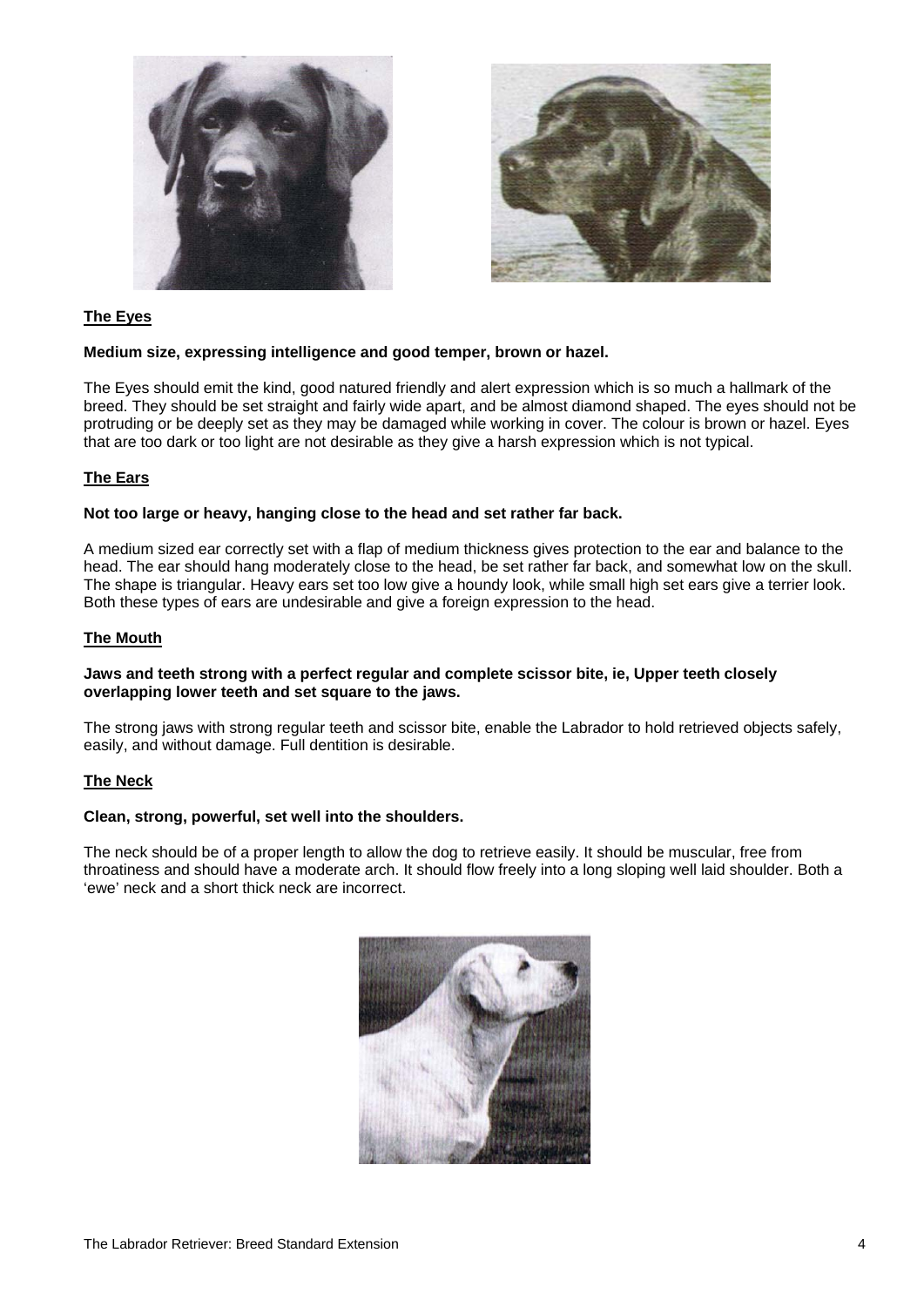# **The Forequarters**



#### **Shoulders long and sloping. Forelegs well boned and straight from the elbow to the ground when viewed from either the front or the side.**

The set of neck into long sloping shoulders is extremely important for the dog's ability to lift and carry. The upper arm should not be too short, while the angle formed between the scapular and upper arm should be about 90 degrees. The correct angulation gives the dog the right balance to carry game easily. Straight shoulder blades, short upper arms, heavily muscled or loaded shoulders, restrict free movement and are undesirable.

Front legs - This quote from the American Standard gives

a very accurate picture of the front legs: 'When viewed from the front, the

legs should be straight with good strong bone. Too much bone is as undesirable as too little bone, and short legged heavy boned individuals are not typical of the breed. Viewed from the side, the elbows should be directly under the withers, and the front legs should be perpendicular to the ground and well under the body. The elbows should be close to the ribs without looseness. Tied in elbows or being "out at elbow" interfere with free movement and are serious faults. Pasterns should be strong and short and should slope slightly from the perpendicular line of the leg.'

# **The Body**

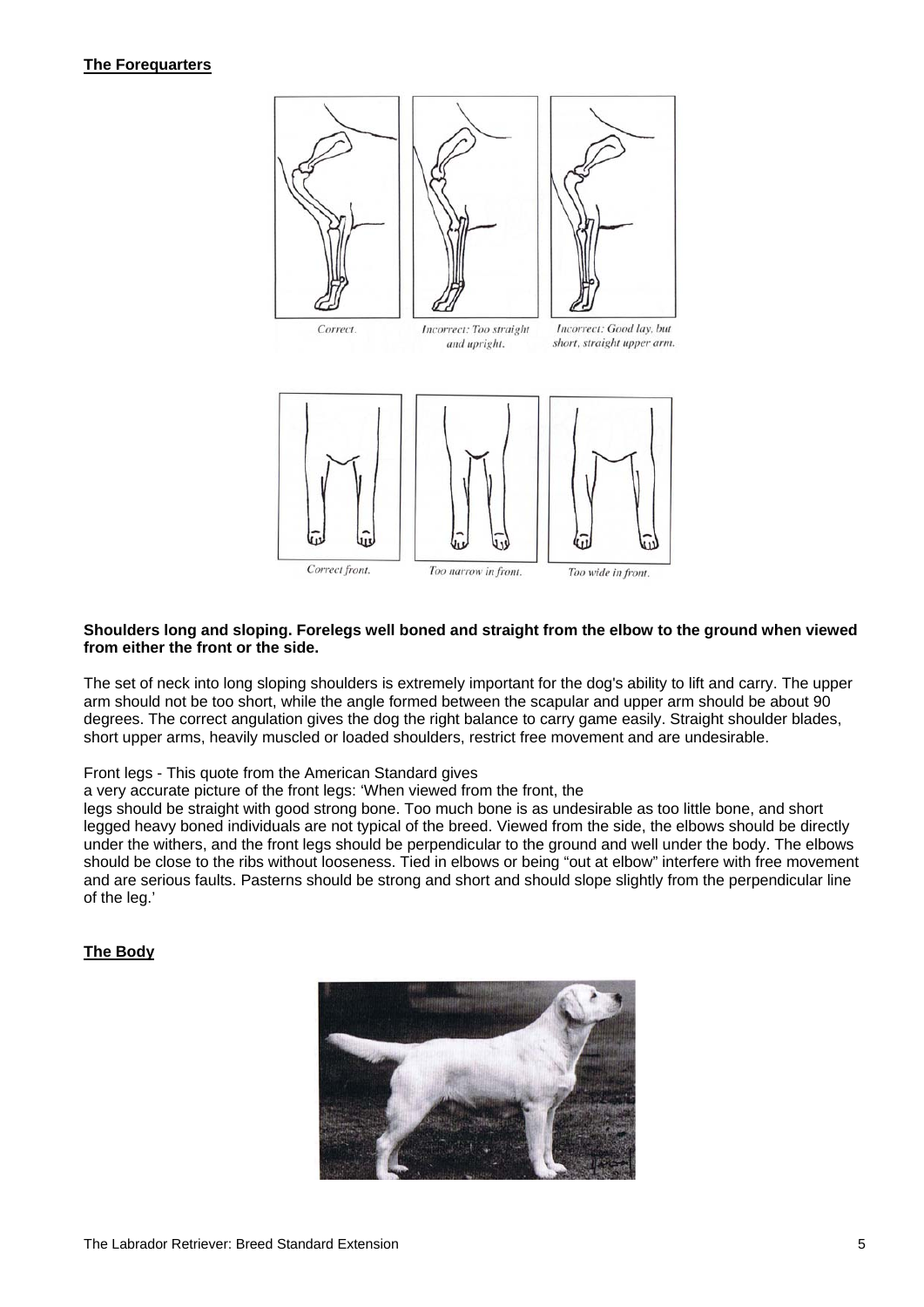### **Chest of good width and depth, with well sprung barrel ribs. Level top line. Loins wide, short coupled and strong.**

The chest and well sprung ribs provide heart and lung room to support the dogs active work. The chest should be of good width, not too wide and not too narrow. If the shoulders are loaded and the chest too wide, the dog will have difficulty swimming and galloping. Regarding depth of chest, the sternum, or keel, should reach to the level of the elbow. There should be a visible but not over developed fore chest, or prosternum. The point of the keel should be able to be felt on examination A correct prosternum usually indicates the correct lay of shoulder, upper arm, and spring of rib. The legs from the elbow to the ground should not be less than the height of the withers to the elbow.

The barrel shaped ribs should be well sprung, wide and deep with little space between the last rib and the loin. Viewed from the front the ribs curve out from the spine before extending down to meet the sternum. Slab sided dogs with long flat rib cages are not typical of the breed. The withers should show some slight slope but from that point the back should be level with the tail preferably coming straight off the back.

The wide loins are short coupled and strongly muscled. They should be slightly waisted. A simple guide to the length of the loin is roughly the width of three to four fingers.

The underline should be without exaggerated tuck-up.

# **Hindquarters**



Correct: well-bent stifles, and well let down hocks.







Incorrect: Rather straight in stifle and hock.



Incorrect: Cow-hocked.

### **Well developed, not sloping to the tail, well turned stifles. Hocks well let down, cow hocks highly undesirable.**

Hind quarters are of the greatest importance as strong well angulated quarters give the Labrador his driving action, while his well boned, well let down, short hocks help power the dog forward and on the turn. His powerful hind limbs should look as if they are pushing the ground away behind them.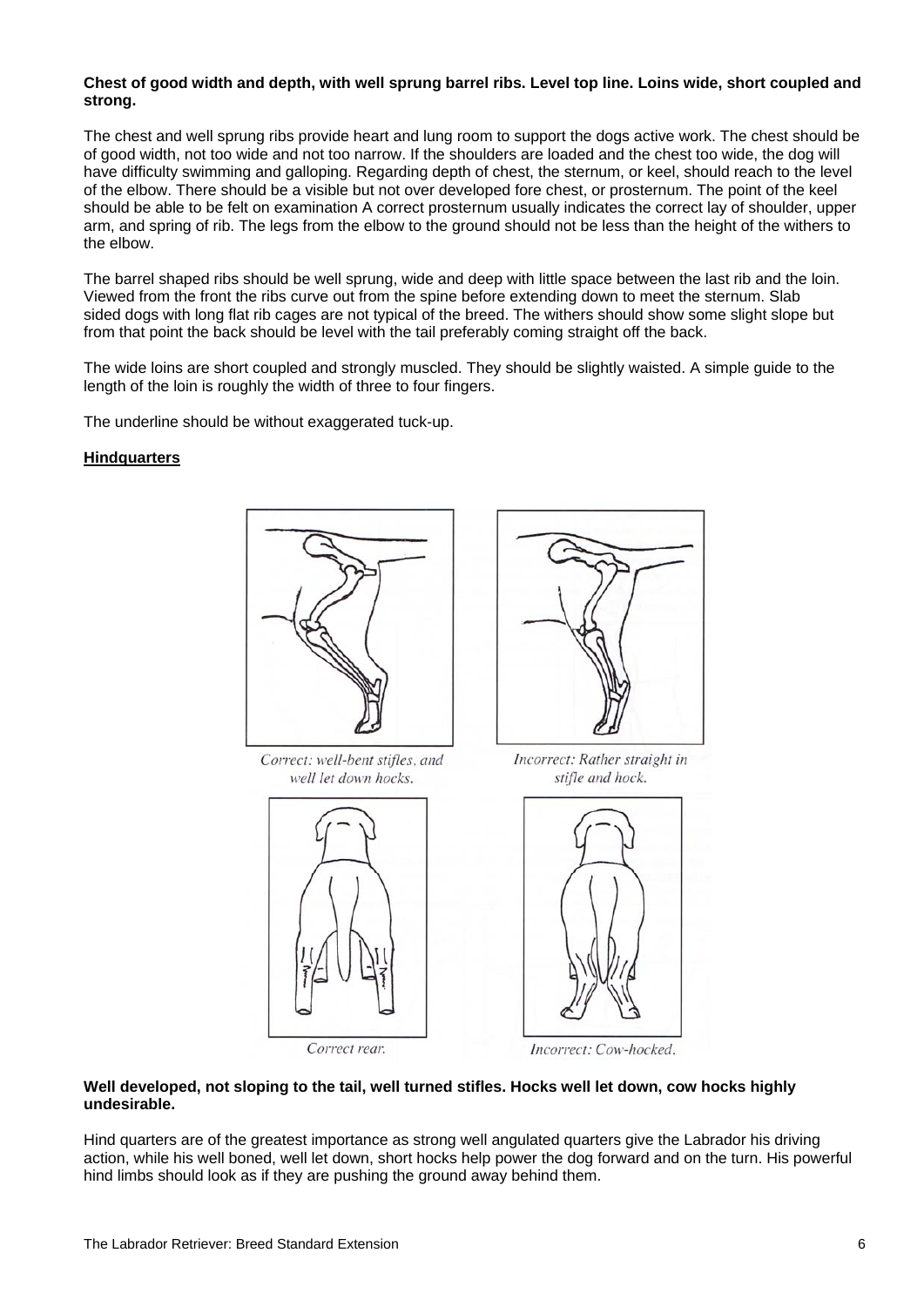The hind quarters should be broad, strong, and generous with strong muscles, thighs and hams. The second thighs should be well developed, the hams of good width, and the stifles well bent but not exaggerated. When viewed from the rear the hind legs should be straight and parallel. When viewed from the side the angulation of the rear legs should be in balance with the front.

The croup should not slope down to the tail, but should continue the level back-line right into the tail set. A sloping top line is not typical of the breed.

Cow hocks along with straight hocks (straight hocks usually accompany straight stifles) reduce the dogs forward thrust and should be penalised when judging.



# **Feet**

# **Round, compact, well arched toes and well developed pads.**

The feet described in the Standard are designed not to be easily damaged and therefore suit a working dog. The feet should be round and compact with neatly fitting well arched toes, short nails, and generous leather like pads, coming off slightly sloping pasterns. Long thin hare feet are incorrect, as are very tight cat feet with the bone going right down to the foot. The size of the feet should be in balance with the dog, neither too large and clumsy, nor too small and neat.



Incorrect: 'Hare' feet.

Incorrect: Flat feet.

Incorrect: Splayed feet.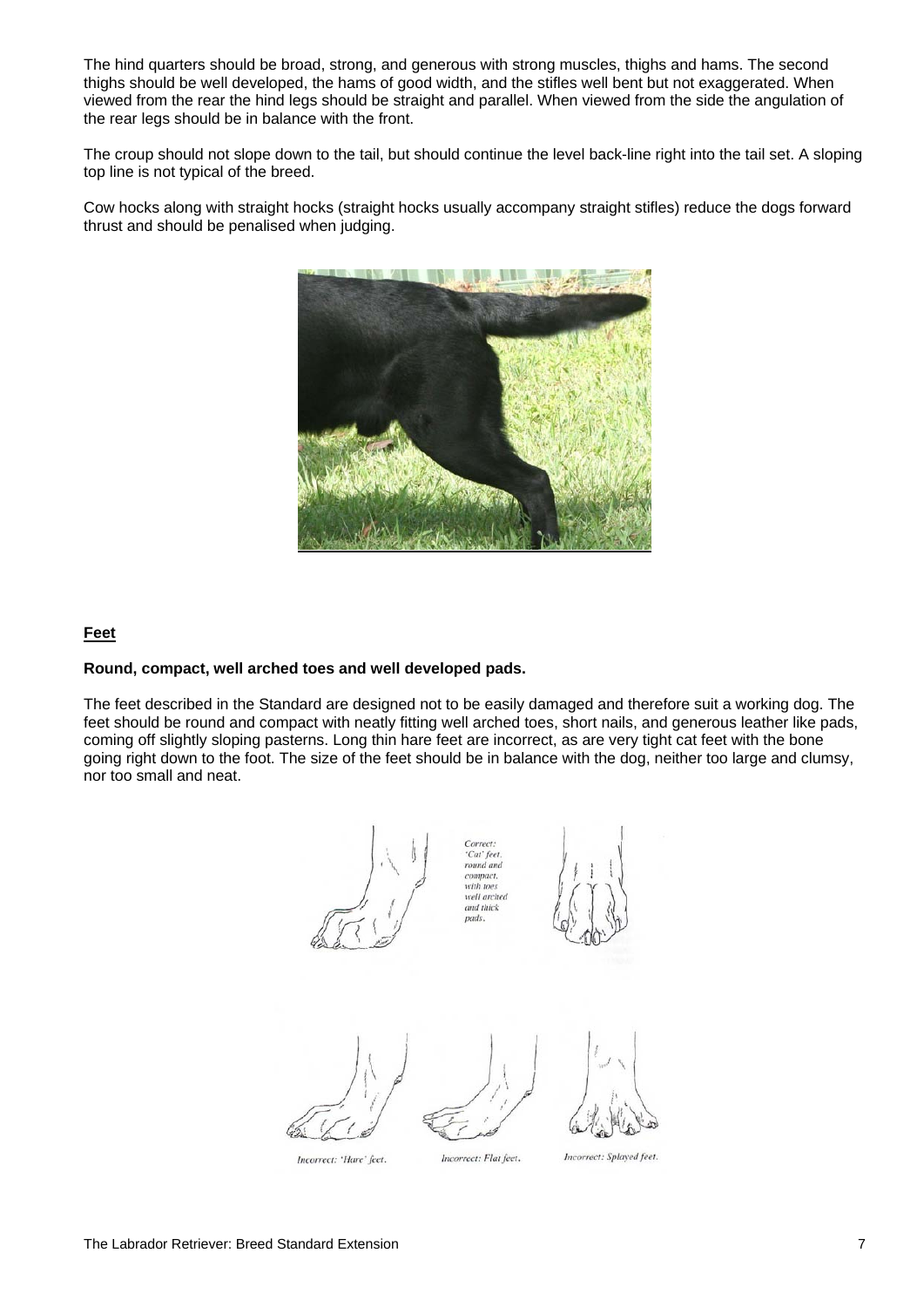

### **Distinctive feature, very thick towards the base, gradually tapering towards the tip. Medium length, free of feathering, but clothed thickly all round with short, thick dense coat, thus giving rounded appearance described as an 'Otter Tail'. May be carried gaily, but should not curl over the back.**

The Labrador's distinctive 'Otter' tail is unique to the breed and is there for a purpose, to act as a rudder while swimming and to help balance the dog when standing or moving. As the Standard states it should be very thick towards the base, gradually tapering to the tip, and be free of feathering. The short thick dense Labrador coat gives the tail a rounded appearance and gives it the thick 'Otter like' look that is so typical of the breed. When viewed from beneath the dense hair on the tail should come together to form a herring bone pattern.

The set of the tail is most important with the tail continuing the line of the back bone. Ideally the tail should follow the top line in motion or in repose, however the standard permits the tail to be carried above the level of the top line but never curled over the back. If the dog raises or lowers his tail, the set should remain the same. The set should never be low coming off a sloping croup. The tail should complete the balance of the Labrador by giving the dog a flowing line from the top of the head to the tip of the tail. It also helps indicate his happy outgoing nature. A medium length tail reaching to the hock gives a balanced look, while tails that are too long, too thin or too short are not typical and are undesirable. Likewise a tail resembling a thick fox's brush lacks typicality. To sum up the 'Otter Tail', I quote the late Mary Roslin- Williams: 'A dog with a really typical tail is nearly always a really typical Labrador right through, and oddly enough, usually has the right character.'

# **Gait and Movement**

### **Free, covering adequate ground, straight and true front and rear.**

The movement of the Labrador is most important. It should be free and effortless, and if the dog is constructed correctly he will move correctly. He is a working dog and as such should gait at a pace which will enable him to work all day. When assessing Labrador movement in the show ring he should trot at a STEADY pace, not fly around the ring.

The dog should move truly both coming and going. When coming towards you only the front legs reaching well out and moving parallel with the sides should be visible. You should not see a dog that is out at elbow or one that is toeing in, neither should you see a paddling or weaving action.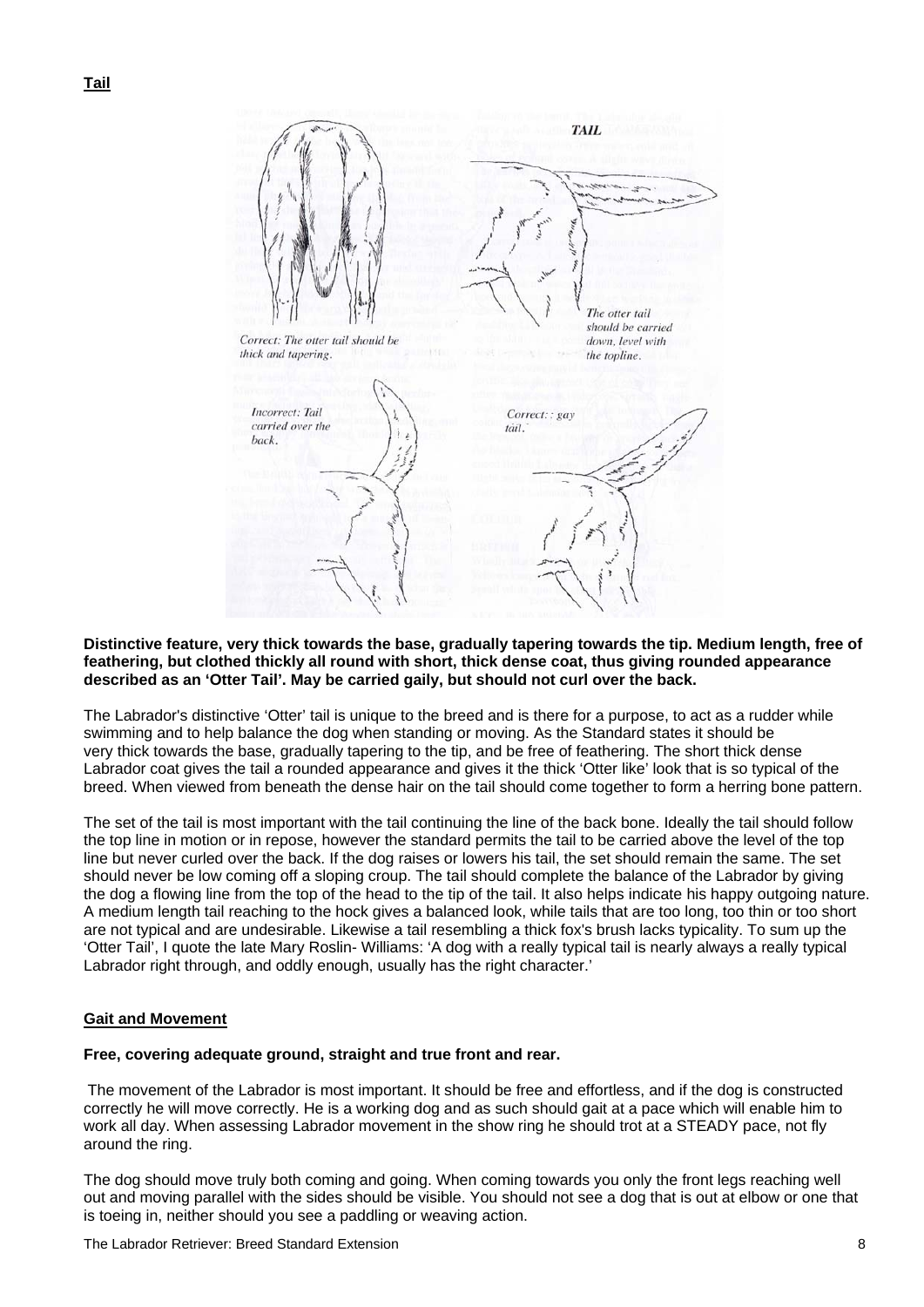When viewed from the side the shoulders should move freely and easily, with the fore legs reaching forward close to the ground with good extension. A short choppy action here would indicate a straight shoulder, while a paddling action would indicate long weak pasterns. These two actions should be penalised.



Observing the movement from the rear you should see a dog driving strongly and powerfully away propelled by well muscled hind quarters, with hocks flexing well and pushing the dog forward. Turned in or 'cow hocks' will cause serious loss of propulsion, as will turned out or 'Sickle Hocks'. These faults should be penalised.

To sum up, the Labrador should move steadily, covering the ground with minium effort. Driving from behind with front legs reaching well out.

He should have a good reach of stride and be straight and true front and rear.

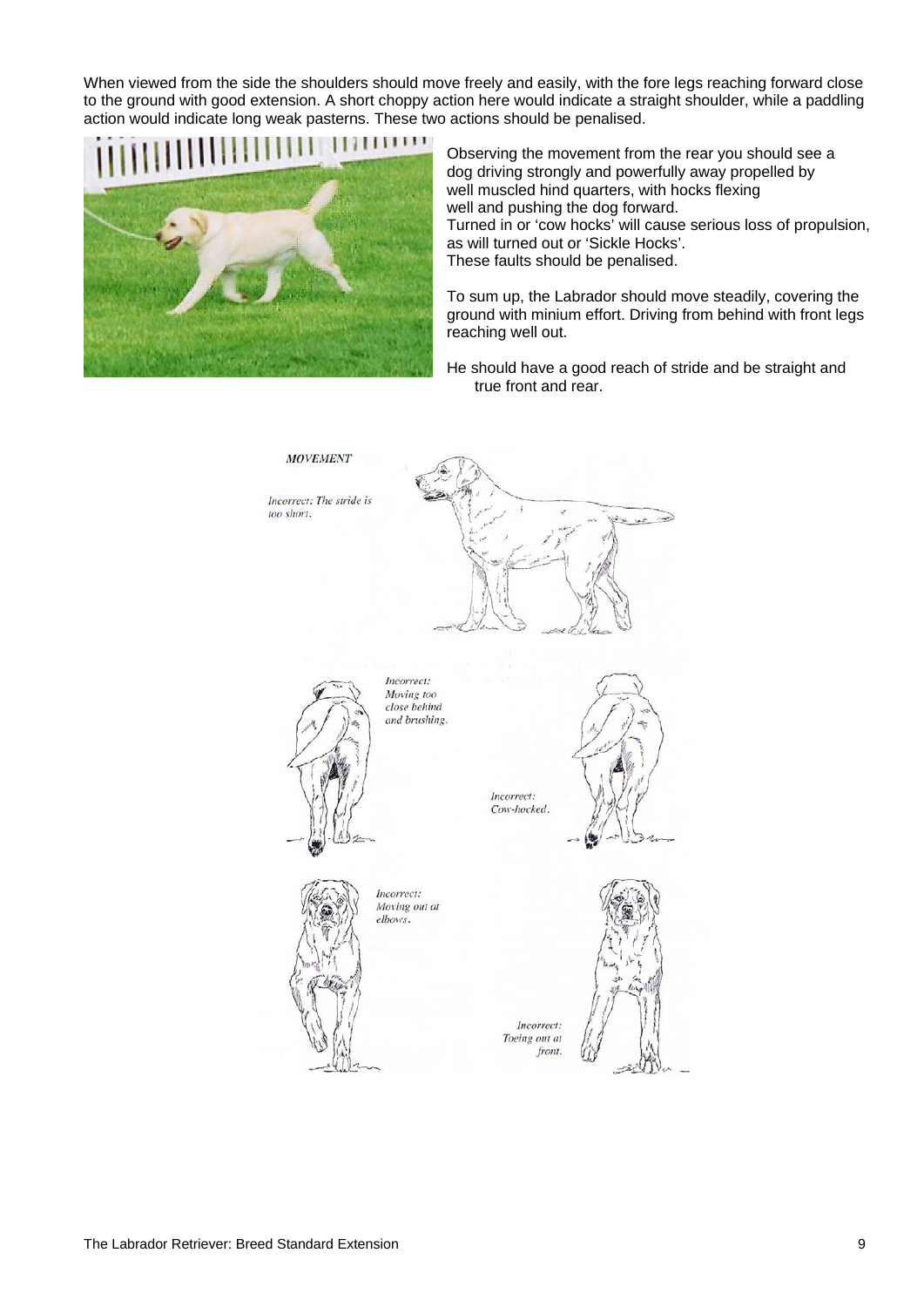# **Coat**

## **Distinctive feature, short dense without wave or feathering. Giving a fairly hard feel to touch, weather resistant undercoat.**

Great stress is to be laid on the correct coat as it is one of the three features that denote true Labrador type. The short, straight, dense double coat gives a weather resistant waterproof jacket, and is a necessity of life for dogs working in dense cover or freezing cold water. It should give a fairly hard feel to the hand and have a water and weatherproof undercoat. When correct the coat will give a nice rounded appearance that is so typical of the Labrador.

The under coat is generally lighter than the top coat and can vary in colour from dull charcoal through to all shades of mouse, to grey in liver coloured dogs, and pale yellow or cream in yellows It does not show through the top coat but usually gives a matt finish.

 While the Standard states the coat should be without wave or feathering a slight wave down the back is permissible, and often accompanies a really good coat. This wave should not be penalised. A dog in full coat will carry a moderate amount of breeching [not feathering] which will nicely round off his rear.

A coat that is open and soft to the touch will lack the necessary waterproof qualities required for warmth and protection, as will single coats which are shiny, thin, open, and lack the required dense undercoat. Both these types of coat should be penalized as they lack one of the breed's foremost features. When judging, dogs out of coat should incur a penalty for the above reason.

In assessing the coat the correct way to check for undercoat on a Labrador is to run the fingers against the lay of the hair high up on the side of the rib cage and along the loin. If the dog has the correct undercoat this will leave a trace or line. It is important to remember that the undercoat is NOT FOUND along the spine or at the base of the tail.

# **Colour**

# **Wholly black, yellow or liver/chocolate. Yellows range from light cream to red fox. Small white spot on the chest permissible.**

Note that only solid colours are permitted though a small white spot on the chest is allowed.

 Blacks when in full coat must be really black though when changing coat some may go rather rusty. Some blacks and chocolates will have white hairs on pads and heels. These are referred to as 'Bolo Pads' as they were present on the famous Dual Ch. Banchory Bolo, and should not be penalised.

Yellows can vary from pale yellow to fox red with any of these shades being officially referred to as yellow. Most yellows are shaded in colour on the ears and coat.

Chocolates can vary in shade from milk chocolate to dark chocolate, both shades are acceptable.